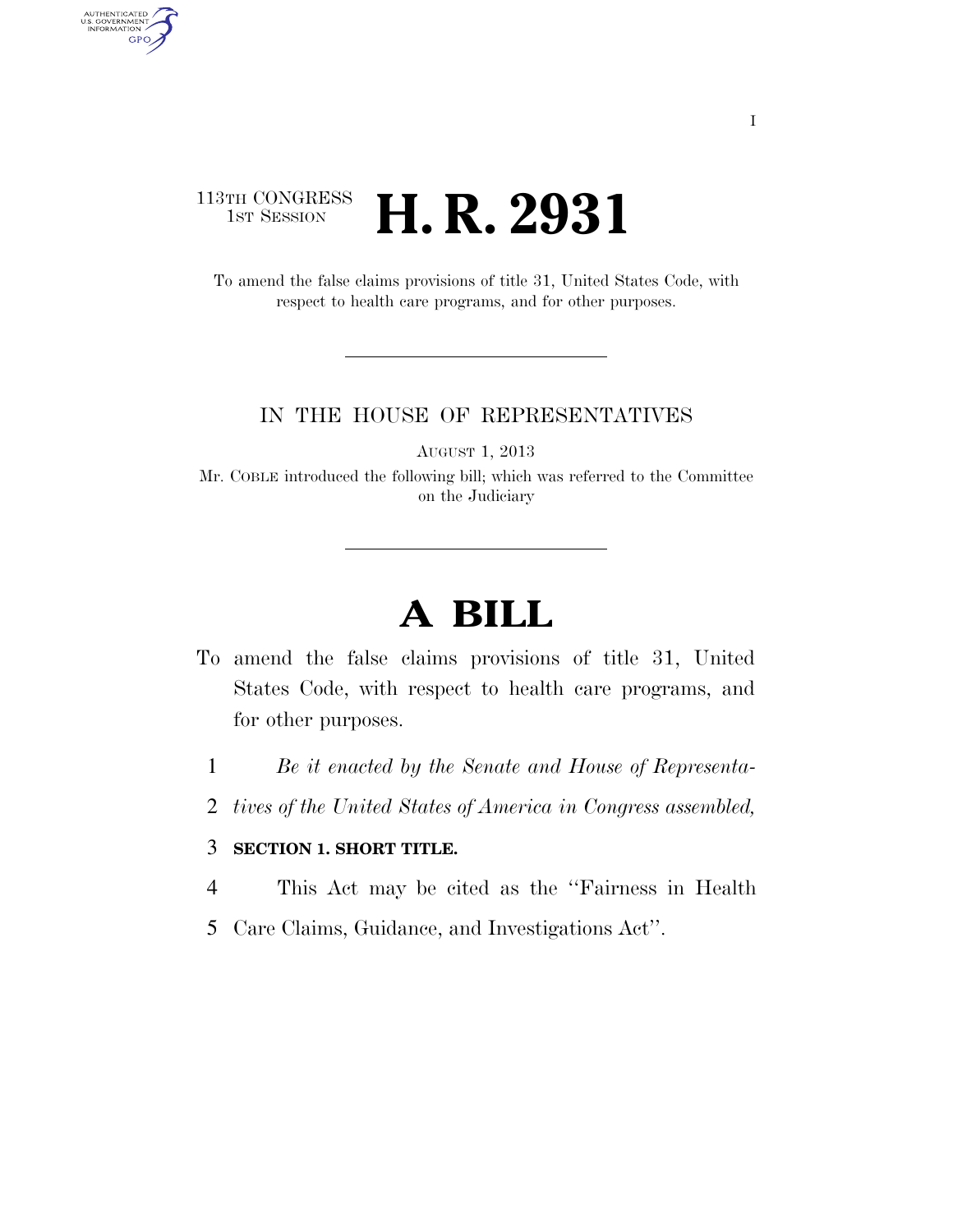## **SEC. 2. RULES FOR ACTIONS UNDER FALSE CLAIMS PROVI- SIONS BASED ON CLAIMS SUBMITTED UNDER CERTAIN HEALTH CARE PROGRAMS.**

 (a) IN GENERAL.—Subchapter III of chapter 37 of title 31, United States Code, is amended by adding at the end the following:

### **''§ 3734. Rules for certain actions based on health care claims**

 ''(a) IN GENERAL.—In the case of any action that is brought under section 3730 and is based on a claim submitted with respect to a Federal health care program, sections 3729 through 3733 shall apply only to the extent that such sections are consistent with the provisions of this section.

 ''(b) INVESTIGATIONS OF FALSE CLAIMS TO FED-ERAL HEALTH CARE PROGRAMS.—

 $\frac{17}{2}$  The GENERAL.—Before requesting any in- formation from a physician, hospital, or other pro- vider or supplier of health care services, by any for- mal or informal means, directly or in cooperation with an investigating law enforcement agency, in connection with an investigation reasonably expected to concern 10 or more claims submitted to a Federal health care program by or on behalf of a single enti- ty, the Attorney General shall certify, in writing, that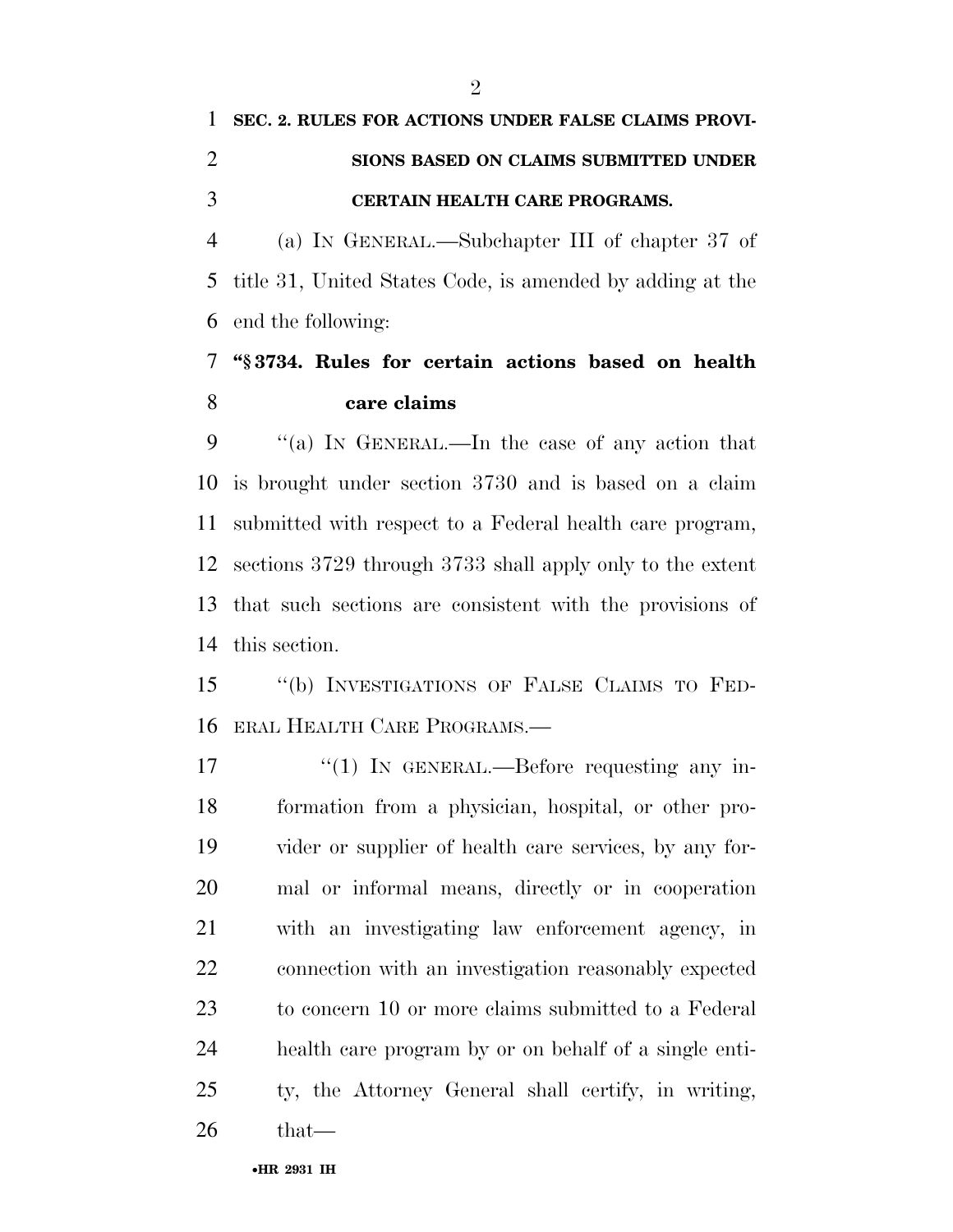$\langle (A) \rangle$  each agency responsible for promul- gating relevant regulations, guidelines, and bill- ing instructions, directly or through inter- mediaries, has examined all regulations, guide- lines, and billing instructions relevant to the al- legations, all communications between the al- leged perpetrator and the agency and its inter- mediaries, and each of the allegedly false claims;

10 "(B) in the view of the responsible agency officials and the Attorney General, the allega- tions under investigation are viable, and the rel- evant regulations, guidelines and billing instruc- tions were unambiguous during the relevant time period; and

 $"({\rm C})$  if proven to be true, the allegations are appropriately pursued under section 3729.  $(2)$  IF CERTIFICATION NOT MADE.—If the At- torney General (or his or her designee) is unable to make the certifications required under paragraph (1), and the allegations were included in an action brought by a person under section 3730(b), the At- torney General shall notify the court and the court shall dismiss these allegations.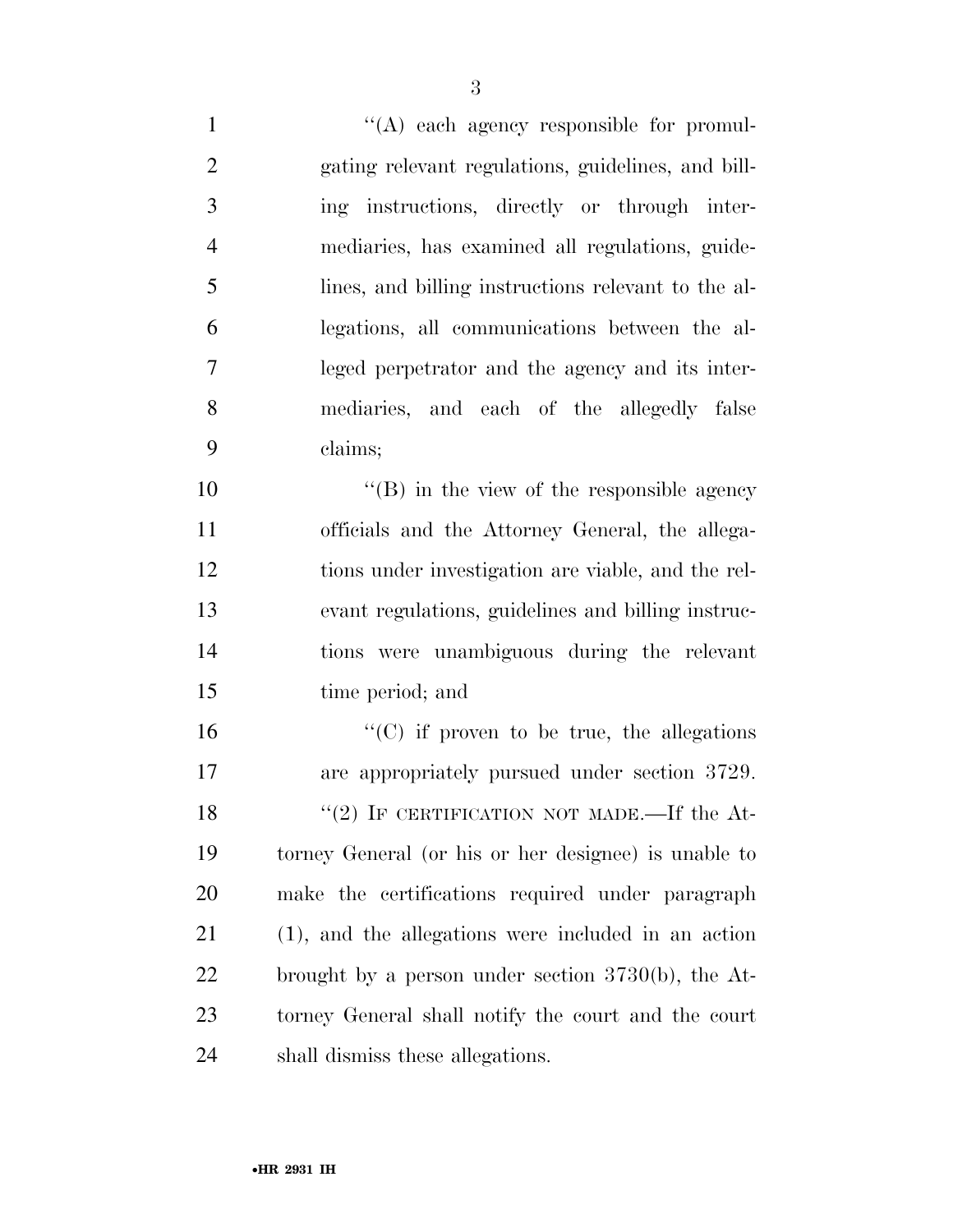1 "(c) ACTIONS IF AMOUNT OF DAMAGES ARE MATE- RIAL AMOUNT.—Notwithstanding sections 3729 through 3733, no action may be brought under section 3730 that is based on a claim submitted or an overpayment retained with respect to a Federal health care program unless the amount of damages alleged to have been sustained by the United States Government with respect to such claim or overpayment is a material amount.

9 "(d) ACTIONS FOR CLAIMS SUBMITTED IN RELIANCE ON OFFICIAL GUIDANCE.—Notwithstanding sections 3729 through 3733, no action may be brought under section 3730 based on a claim submitted or an overpayment re- tained with respect to a Federal health care program—  $\frac{1}{2}$  (1) in good faith reliance on erroneous infor- mation supplied by an agency (or an agent thereof) about matters of fact at issue;

 $\frac{17}{2}$  ''(2) in good faith reliance on written state- ments of Federal policy that affects the claim or overpayment that were provided by a Federal agency (or an agent thereof); or

21 ''(3) in good faith reliance on an audit or re- view by an agency of the person submitting the claim or on whose behalf the claim was submitted, or of the person retaining the overpayment, in which no findings were made that the claim or overpay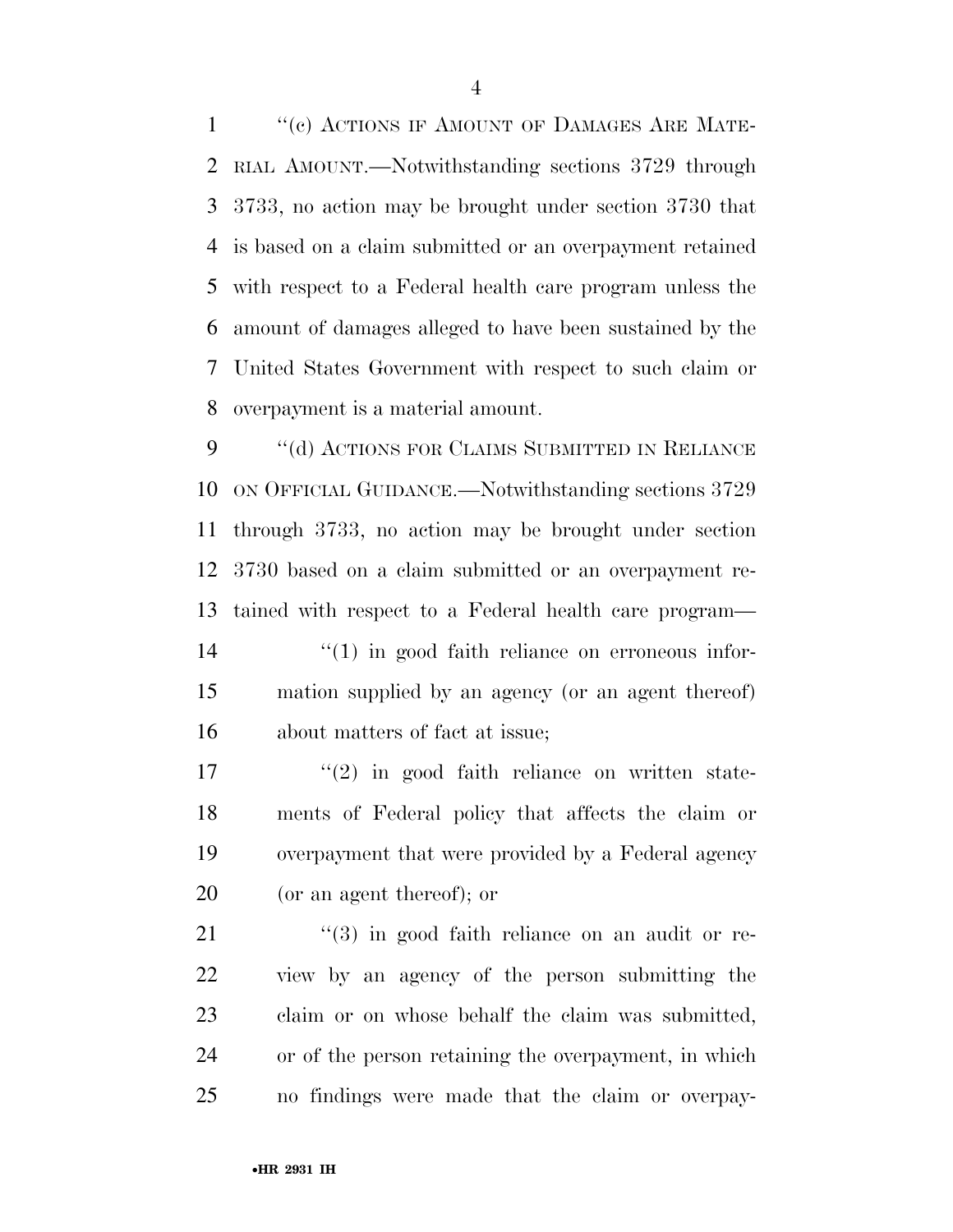ment violated the regulations, guidelines, or instruc- tions applicable to the Federal health care program at issue in the claim or overpayment.

 ''(e) ACTION FOR CLAIMS SUBMITTED BY PERSONS IN SUBSTANTIAL COMPLIANCE WITH MODEL COMPLI- ANCE PLAN.—Notwithstanding sections 3729 through 3733, no action may be brought under section 3730 based on a claim submitted by or on behalf of a person, or an overpayment retained, with respect to a Federal health care program if the claim is submitted, or the overpay- ment retained, in substantial compliance with a model compliance plan issued by the Secretary of Health and Human Services with respect to that Federal health care program.

 ''(f) STANDARD OF PROOF.—In any action brought under section 3730 with respect to a claim submitted, or an overpayment retained, with respect to a Federal health care program, section 3731(c) shall be applied by sub- stituting 'clear and convincing evidence' for 'a preponder-ance of the evidence'.

21 ""(g) RULE OF CONSTRUCTION.—Nothing in this sec- tion shall be construed to limit the authority of the Gov- ernment of the United States to recover damages with re-spect to a claim submitted, or an overpayment retained,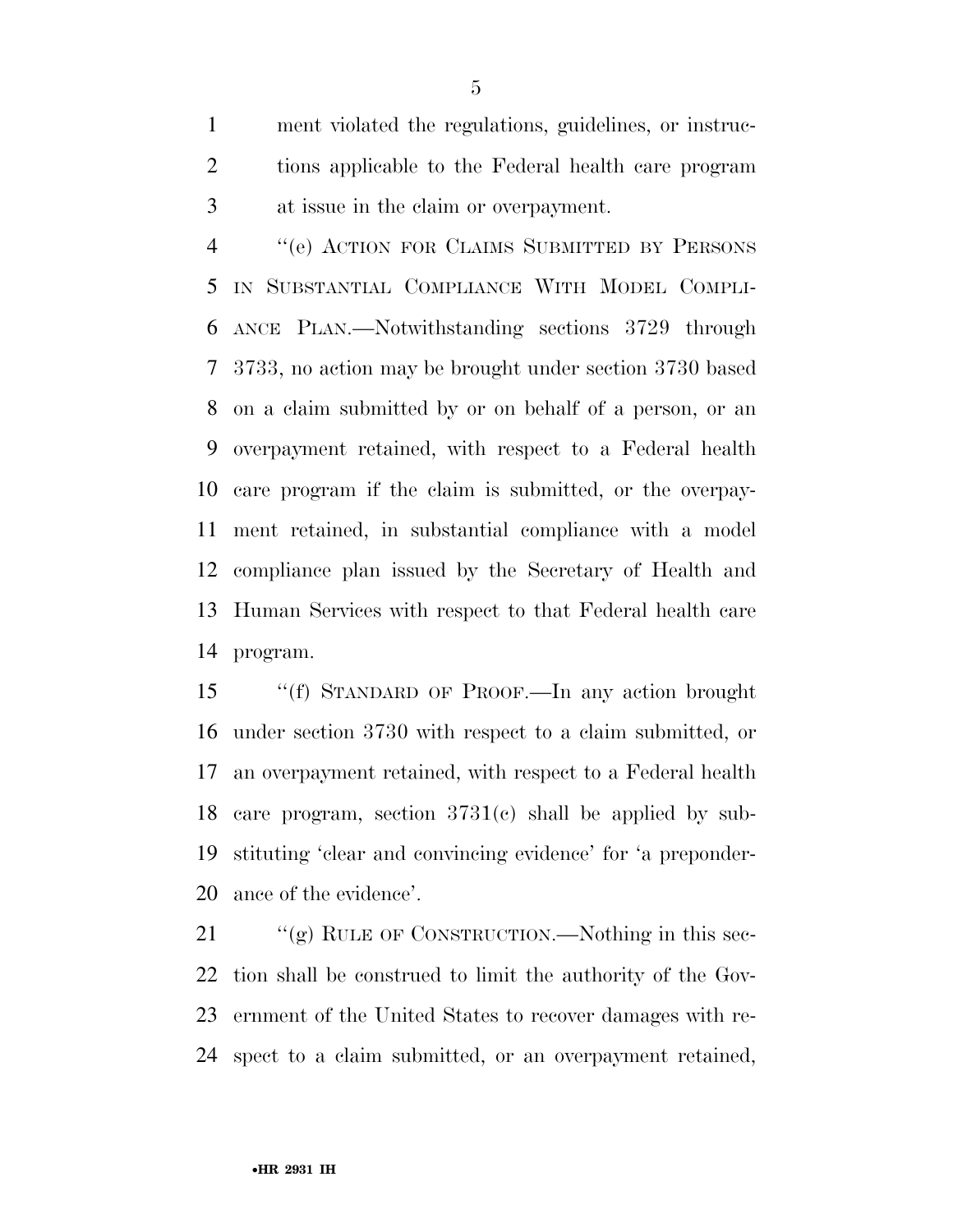| $\mathbf{1}$   | with respect to a Federal health care program under provi- |
|----------------|------------------------------------------------------------|
| $\overline{2}$ | sions of law other than section 3729.                      |
| 3              | "(h) DEFINITIONS; SPECIAL RULES.—For purposes              |
| 4              | of this section—                                           |
| 5              | $f'(1)$ the term 'claim' means a claim as defined          |
| 6              | in section $3729(e)$ ;                                     |
| 7              | $"(2)$ the term 'Federal health care program'              |
| 8              | means-                                                     |
| 9              | "(A) any plan or program that provides                     |
| 10             | health care benefits, whether directly, through            |
| 11             | insurance, or otherwise, and that is funded di-            |
| 12             | rectly, in whole or in part, by the United States          |
| 13             | Government;                                                |
| 14             | "(B) any State health care program, as de-                 |
| 15             | fined in section $1128(h)$ of the Social Security          |
| 16             | Act; or                                                    |
| 17             | "(C) any qualifying health plan offered                    |
| 18             | through an Exchange established under, or any              |
| 19             | other health plan established under, the Patient           |
| 20             | Protection and Affordable Care Act (Public                 |
| 21             | Law $111-148$ ;                                            |
| 22             | $\cdot\cdot\cdot(3)$ the amount of damages alleged to have |
| 23             | been sustained by the United States Government             |
| 24             | with respect to a claim submitted by (or on behalf         |
| 25             | of) a person shall be treated as a 'material amount'       |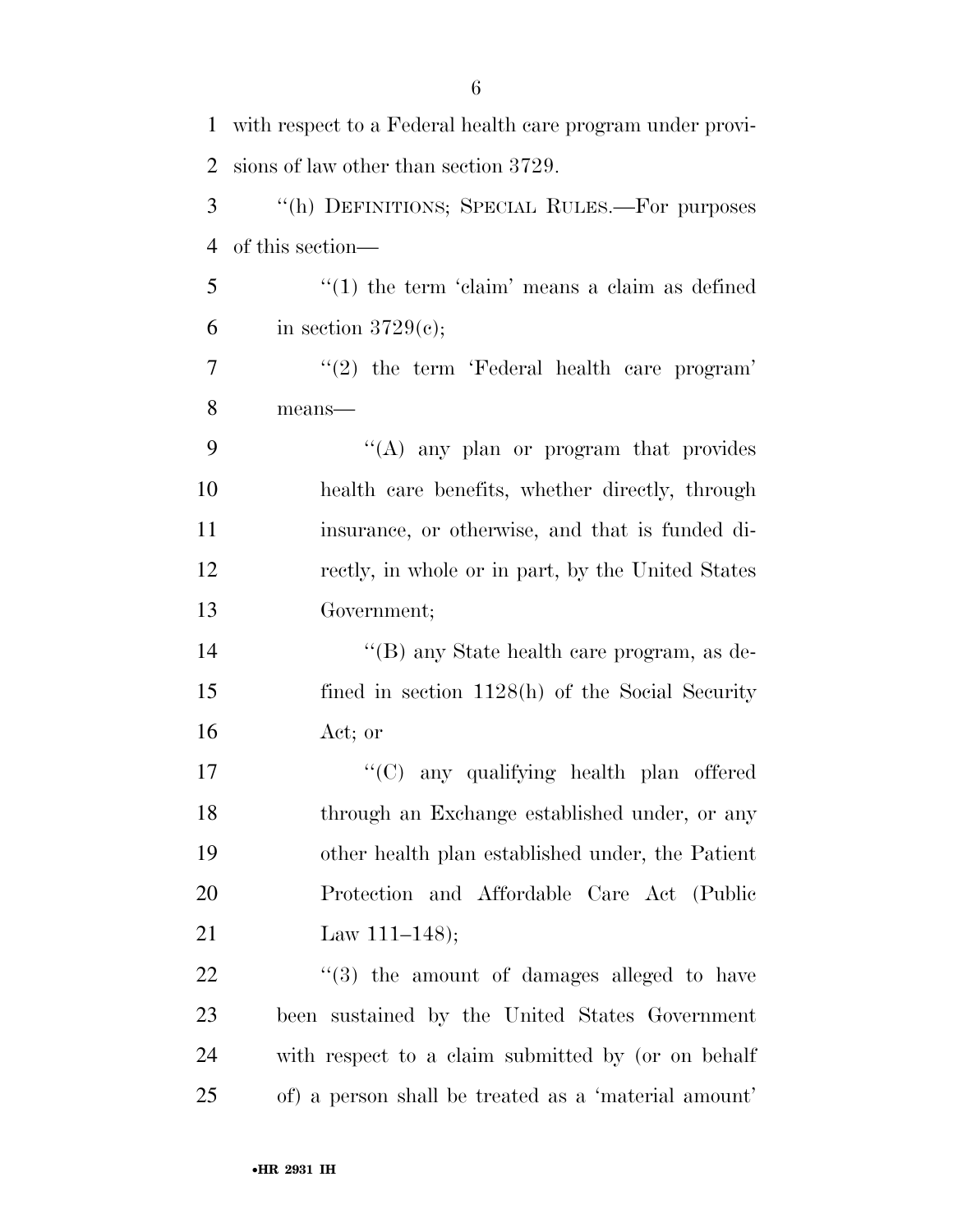| $\mathbf{1}$   | only if such amount exceeds a proportion (specified)  |
|----------------|-------------------------------------------------------|
| $\overline{2}$ | in regulations promulgated by the Secretary of        |
| 3              | Health and Human Services in consultation with the    |
| $\overline{4}$ | Secretary of Defense) of the total of the amounts for |
| 5              | which claims were submitted by (or on behalf of)      |
| 6              | such person—                                          |
| 7              | "(A) to the same Federal health care pro-             |
| 8              | gram, and                                             |
| 9              | "(B) for the same calendar year,                      |
| 10             | as the claim upon which an action under section       |
| 11             | $3730$ is based;                                      |
| 12             | $\cdot$ (4) in determining whether an amount of dam-  |
| 13             | ages is a 'material amount' under paragraph (3),      |
| 14             | with respect to a person—                             |
| 15             | "(A) the amount of damages for more than              |
| 16             | 1 claim may be aggregated only if the acts or         |
| 17             | omissions resulting in such damages were part         |
| 18             | of a pattern of related acts or omissions by          |
| 19             | such person; and                                      |
| 20             | "(B) if damages for more than 1 claim are             |
| 21             | aggregated in accordance with subparagraph            |
| 22             | $(A)$ , the proportion referred to in paragraph $(3)$ |
| 23             | shall be determined by comparing the amount           |
| 24             | of such aggregate damages to the total of the         |
| 25             | amounts for which claims were submitted by (or        |